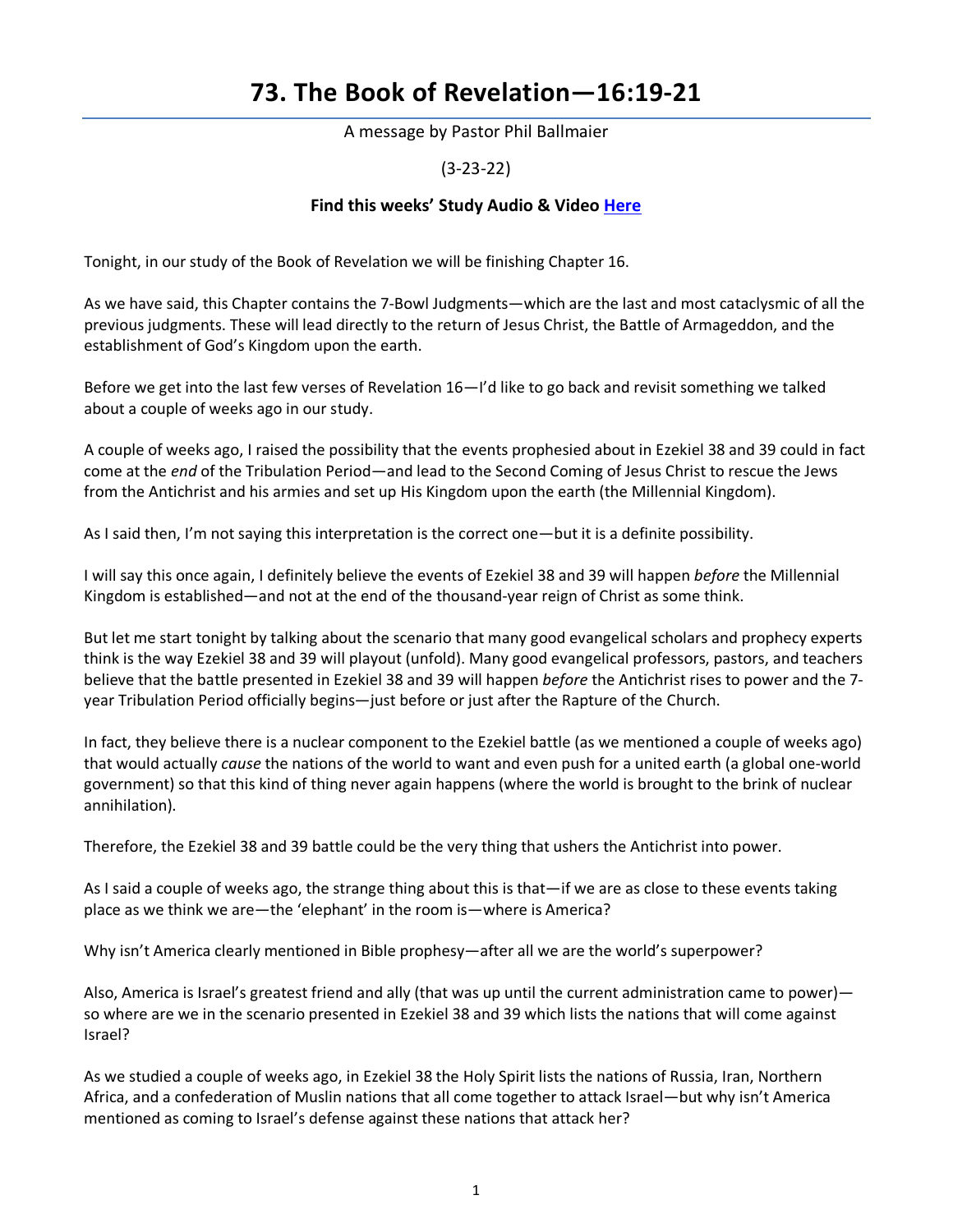Now, when we studied this, we said that it could be we are absent because we are simply too weak and depleted militarily and financially due to wars in Iraq, Afghanistan and now Ukraine to help in any meaningful way to stop these invading forces into Israel—and therefore, we can only offer tepid denunciations against her enemies (Ezekiel 38:13).

Or it's possible that by this point in our history, like the Roman Empire, our nation could have rotted from within and collapsed in on itself because of rampant immorality, corruption, social chaos and overall demonic evil having so permeated and poisoned us.

Or it could be, given our current administration, we simply won't honor our treaty with Israel to help her in this battle because our leaders in those days (possibly this current administration) hate Israel and consider her as the evil occupier of Palestinian land and therefore see her defeat at the hands of her enemies a good thing.

Let me give you a few other possibilities as to why we don't see America listed in the Ezekiel battle against Israel:

 *A nuclear attack against us that so devastates us that we are too weak and incapable of coming to Israel's defense.*

Putin's crazy enough to send a nuclear missile or missiles our way from one of his nuclear submarines parked off the coast of Washington D.C. if he feels threatened enough by all the weaponry we are sending to Ukraine to use in their war against Russia (we are now in a proxy-war with Russia but that could soon escalate into a hotwar).

*A nuclear missile detonated over the Eastern Seaboard that creates an EMP (Electro-Magnetic Pulse).*

This missile could also be launched from one of Russia's submarines off our East coast.

This would fry all the circuitry of everything that uses circuitry to operate (all utilities: water, gas, electric would be affected)—not to mention all business, banking, defense systems etc.) immediately plunging that part of the country back into the 1800's.

 *Because of rampant inflation and the falling US economy, the dollar is so weak and unstable that the nations of the world no longer trust it to be the world's reserve currency*.

This would mean that the nations of the world would turn to China, (the 2<sup>nd</sup> largest economy in the world) and make their currency (renminbi or yuan—pronounced: 'yoo·aan') to be the world's reserve currency. If that were to happen, the countries of the world would no longer purchase oil in US dollars (no more 'petro-dollars'), the result of this would be that the US economy would immediately be wiped out and America would overnight be plunged into the greatest depression it has ever seen reducing it to third-world status.

I'll give you one more possible scenario—one or more small tactical nukes (i.e., 'suitcase nukes') could be brought into one or more of our major cities and detonated reducing those cities to rubble and causing such internal chaos that America will be too busy trying to piece itself back together to help anyone else. (Talk about David Wilkerson's book 'The Vision')

If any one of those scenarios plays out it would be the end of America as the world's superpower—in fact, it would decimate America and leave it a fallen, destroyed shell of a country rendering it inconsequential on the world stage.

With America out of the way—the enemies of Israel (some of whom are mentioned in Ezekiel 38) could then be emboldened to attack them (fulfilling Ezekiel 38 and 39)—not realizing that God was on their side.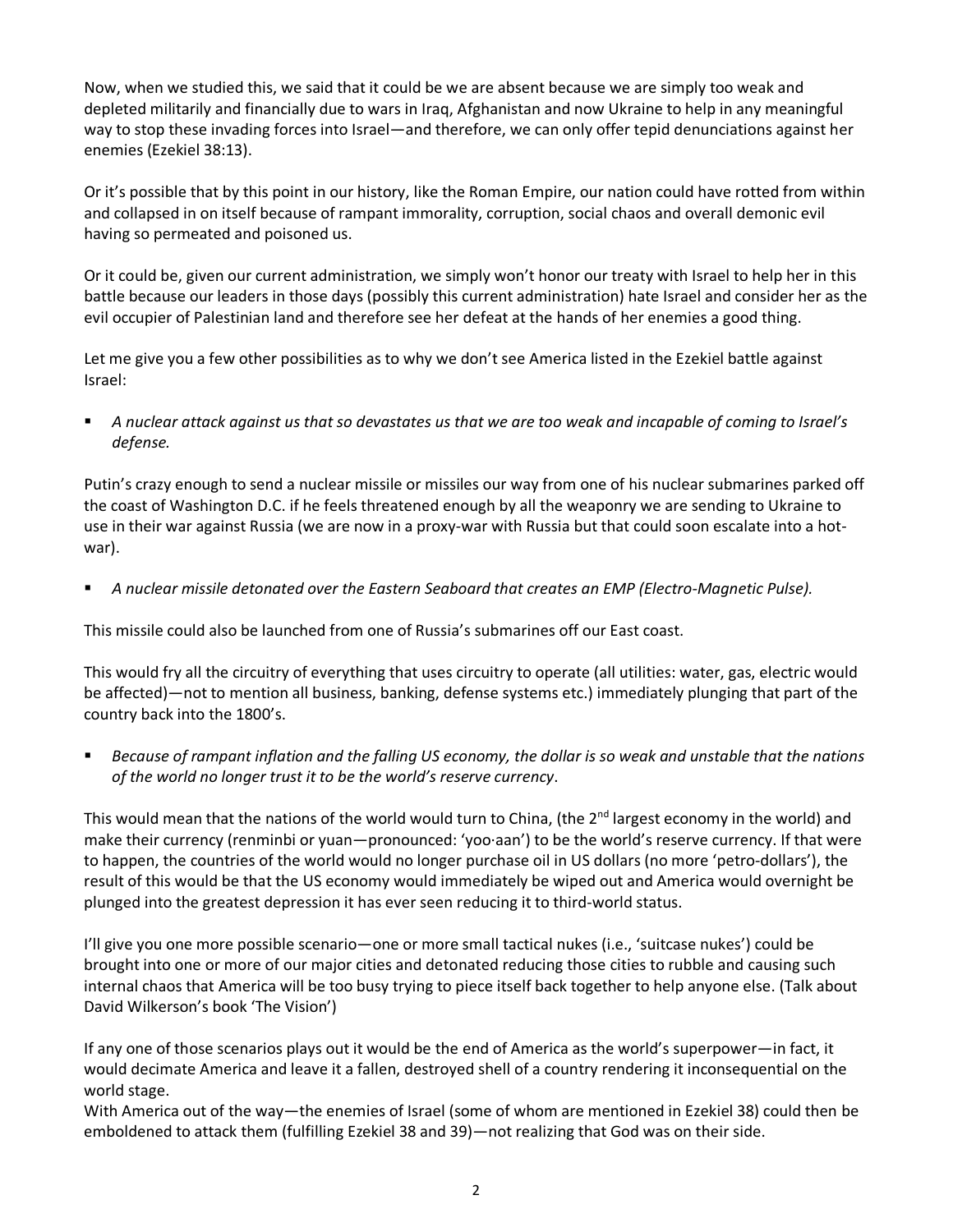So far in our study of Chapter 16 we have covered the first 6 bowl judgments—

#### **Seventh Bowl—The Greatest Earthquake Ever**

#### **Revelation 16:17 (NKJV)**

**17 Then the seventh angel poured out his bowl into the air, and a loud voice came out of the temple of heaven, from the throne, saying, "It is done!"**

As we said last time—even though this voice is not identified for us, I personally believe that it is the voice of none other than the Lord Jesus Christ Himself—the Righteous Judge of all the earth!

Jesus Christ, the great Judge of heaven and earth, announces that the judgment of the Great Tribulation is now concluded—**"It is done!"** 

Remember, as we have said, if something in the future is an absolute certainty—it is often spoken of in the *past tense* by the writers of the New Testament (and here by the Lord Jesus Himself). Technically, all of the seal, trumpet and bowl judgments by this point in the Tribulation Period are done—all that is left is for Jesus to return to the earth to judge His enemies before He establishes His Kingdom.

#### **Revelation 16:18 (NKJV)**

**18 And there were noises and thunderings and lightnings; and there was a great earthquake, such a mighty and great earthquake as had not occurred since men were on the earth.** 

This seems to be the fulfillment of the prophecy of Isaiah—

#### **Isaiah 24:19-20 (NKJV)**

<sup>19</sup> The earth is violently broken, The earth is split open, The earth is shaken exceedingly. <sup>20</sup> The earth shall reel to and fro like a drunkard, And shall totter like a hut; Its transgression shall be heavy upon it, And it will fall, and not rise again.

#### **Revelation 16:19 (NKJV) 19 Now the great city was divided into three parts…**

A comparison with Revelation 11:8 clearly identifies the **'great city'** as Jerusalem.

The massive earthquake will **split** Jerusalem into **three parts**, beginning a series of geophysical alterations to the city and its surrounding region that will conclude when the Lord Jesus Christ returns. One of them will be that Jerusalem will be elevated, and the surrounding region flattened into a plain (Zechariah 14:10).

This will enhance Jerusalem in preparation for the Kingdom of God to be established with Jerusalem as its capital!

# **Revelation 16:19 (NKJV)**

19 Now the great city was divided into three parts, **and the cities of the nations fell…**

Someone has said that *"God made the country—but man made the cities."*

There are those who regard all cities as godless places where sin and vice are the most rampant—and a lot of that is true.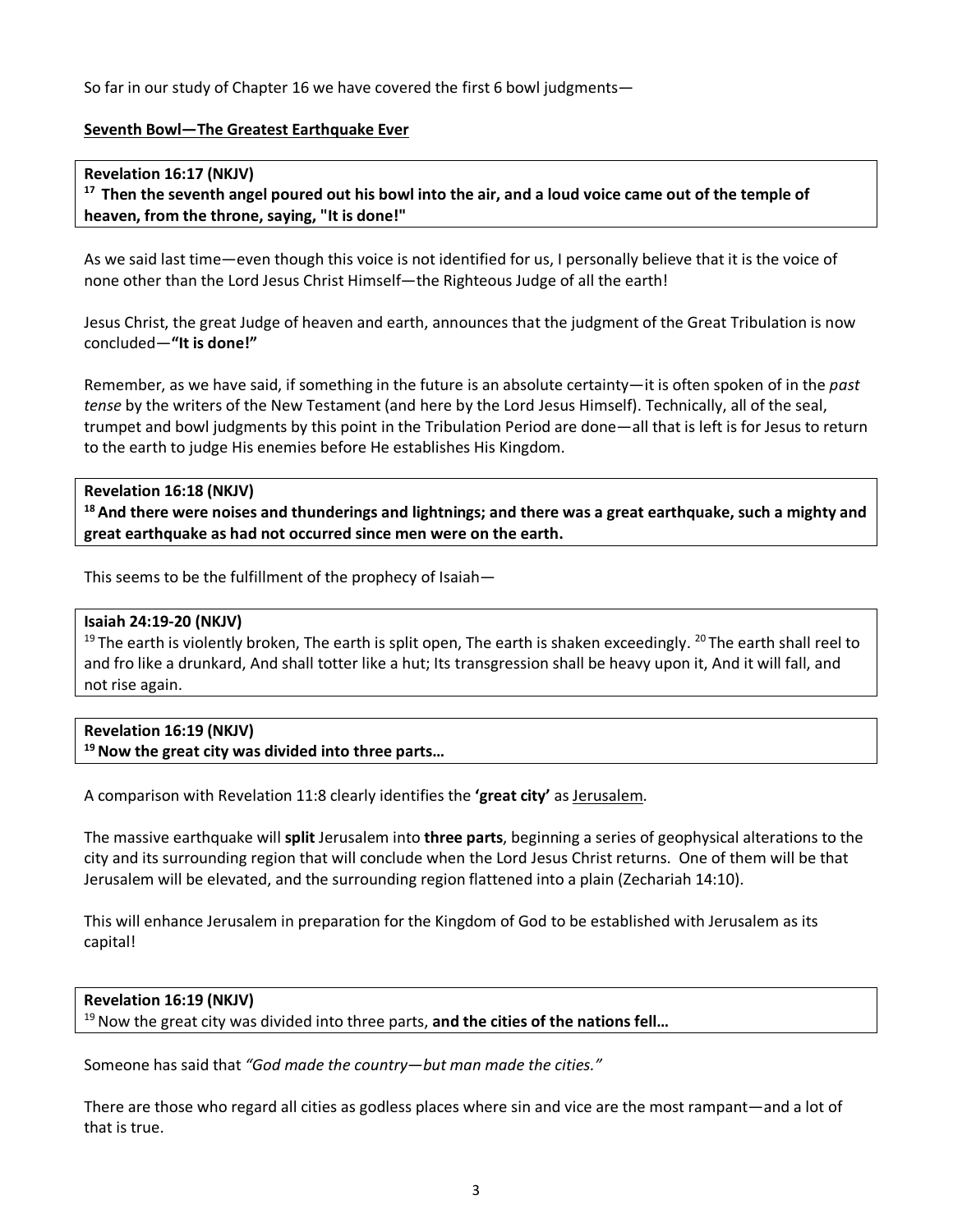Most of the major cities in the world are run by leftist, progressive thinking leaders who embrace godless ideologies like Marxism, Socialism and Communism—these are rebels against the true and living God—just like Cain and Enoch (and Nimrod who built a city and tower…Genesis 11).

In the Kingdom Age it could be that the only city will be Jerusalem—and the rest of the world will live in small rural towns ('Mayberrys') where everyone will know everyone else and the whole town will be family!

**Revelation 16:19 (NKJV) 19 Now the great city** [Jerusalem] **was divided into three parts, and the cities of the nations fell. And great Babylon was remembered before God, to give her the cup of the wine of the fierceness of His wrath.**

As the capital city of Antichrist's empire—Babylon will especially be made to drink the cup of the wine of God's fierce wrath.

The downfall of Babylon, mentioned here in passing, will be described at length in Chapters 17 and 18.

# **Revelation 16:20 (NKJV) 20 Then every island fled away, and the mountains were not found.**

The final effect of the earthquake, as noted above, is to prepare the earth for the millennial (one thousand year) reign of the Lord Jesus Christ.

To that end—the earth's topography will be drastically altered—**'every island fled away, and the mountains were not found.' (verse 20)**

*Islands*, which are undersea mountains, will disappear and the mountains on land will be flattened.

Henry M. Morris

*"The gentle rolling topography of the world as originally created will be restored. No more will there be great inaccessible, uninhabitable mountain ranges or deserts or ice caps. The physical environment of the millennium will be, in large measure, a restoration of the antediluvian [pre-Flood] environment".* 

That may leave Jerusalem as the highest point on earth, making it a fitting throne for the Great King who will rule there during the Millennial Kingdom—

# **Jeremiah 3:17 (NKJV)**

<sup>17</sup> At that time Jerusalem shall be called The Throne of the LORD, and all the nations shall be gathered to it, to the name of the LORD, to Jerusalem…

# **Isaiah 52:13 (NASB)**

 $13$  Behold, My servant will prosper, He will be high and lifted up and greatly exalted.

# **Revelation 16:21 (NKJV)**

**21 And great hail from heaven fell upon men,** *each hailstone* **about the weight of a talent. Men blasphemed God because of the plague of the hail, since that plague was exceedingly great.** 

Those who somehow escape the devastation caused by the earthquake (verse 18) will face another catastrophe—one unprecedented in human history. They will be pelted with *'huge hailstones'*, each weighing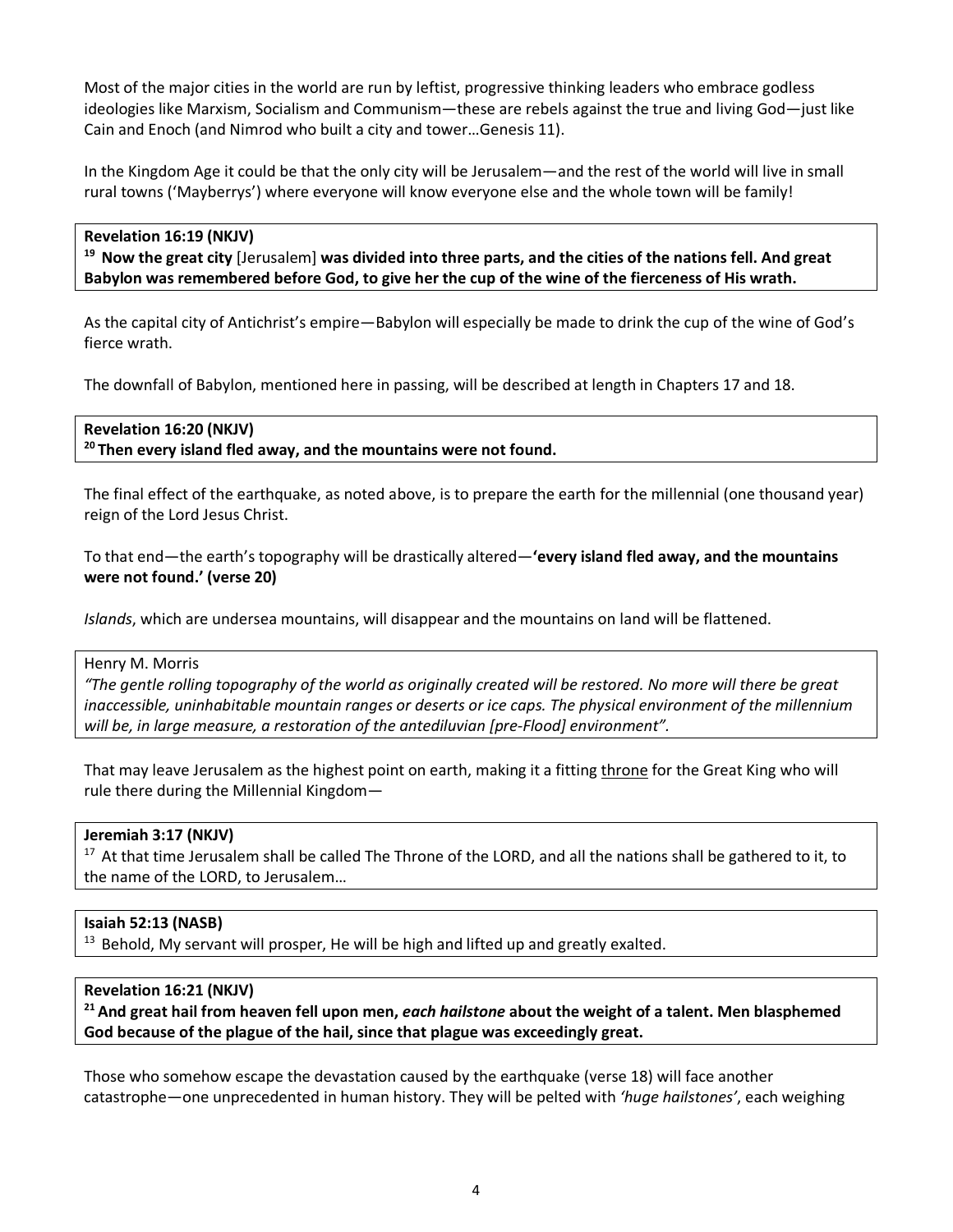about a *talent*, that will hurtle down from heaven (signifying they come directly from God as a form of judgment) upon the earth and the 'earth-dwellers'.

A Greek *talent* (a measure of weight not an ability) described the most weight a normal man could carry anywhere from 90 to 135 pounds (usually estimated at about 100 pounds). The heaviest hailstones ever recorded weighed about 2 pounds—these will be fifty times heavier!

Sometimes people ask me, *"Will these hailstones be hot or cold?"—*in other words, *'fiery rocks'* or huge *'chunks of ice'*?—Folks, at around 100 pounds each—does it really matter?!

In verse 9 of Revelation 16 we read how people on the earth keep *blaspheming* God for these judgments instead repenting and getting their lives right with Him.

In the Old Testament the penalty for blasphemy was stoning—so here God 'stones' the people of earth who worship the Antichrist, who have received his mark (signifying they belong 'body and soul' to him)—and blaspheme the God of Heaven.

# **Revelation 16:21 (NKJV)**

21 And great hail from heaven fell upon men, *each hailstone* about the weight of a talent. **And men blasphemed God because of the plague of the hail, since that plague was exceedingly great.** 

One author said—

 *"Incredibly, tortured humanity defiantly remains hardened against God. It is too late for these hardened sinners—they have sold their souls to Satan; they are totally committed to Antichrist's blasphemous, idolatrous, anti-God system."*

Their end was prophesied back in Chapter 14—

#### **Revelation 14:9-11 (NKJV)**

**9 …"If anyone worships the beast and his image, and receives** *his* **mark on his forehead or on his hand, 10 he himself shall also drink of the wine of the wrath of God, which is poured out full strength into the cup of His indignation. He shall be tormented with fire and brimstone in the presence of the holy angels and in the presence of the Lamb. 11 And the smoke of their torment ascends forever and ever; and they have no rest day or night, who worship the beast and his image, and whoever receives the mark of his name."**

After Chapter 16:21, the next chronological event that is prophesied is the one mentioned in Chapter 19:11. This will be where the true Christ, the Lord Jesus Christ, returns from heaven to earth and takes over the kingdoms of this world and fulfills the prophecy of Revelation 11:15—**"The kingdoms of this world have become** *the kingdoms* **of our Lord and of His Christ, and He shall reign forever and ever!"**

Many believe that the Church will be going through this entire period of judgment (the entire 7-year Tribulation Period)—but to the Church Paul wrote:

#### **Titus 2:13 (NKJV)**

 $<sup>13</sup>$ [the Church is] looking for the blessed hope and glorious appearing of our great God and Savior Jesus Christ.</sup>

If the Church was indeed going through the horrific seven years of catastrophic/cataclysmic judgments—this verse wouldn't make any sense.